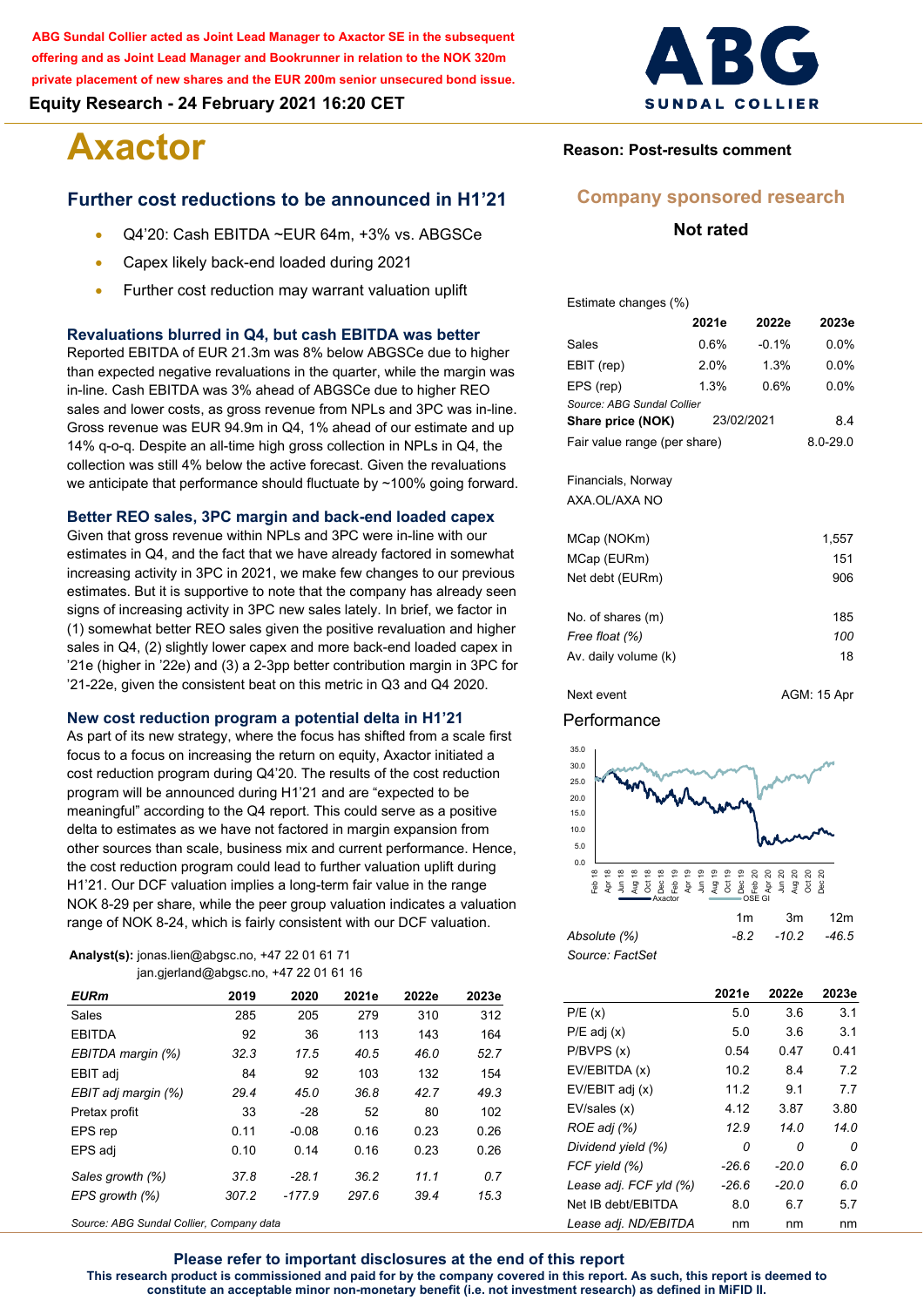# **Company description**

Axactor is a pan-European debt collector with operations in Finland, Germany, Italy, Norway, Spain and Sweden. Headquartered in Oslo, Norway, Axactor was established in late 2015 and has grown to become one of the tenlargest players in the industry, with support from its cornerstone- and co-investor Geveran. Its core business areas are purchased debt and 3PC (third-party collection), focusing on well-developed NPL markets with a legal environment beneficial for collection. Through its streamlined "One Axactor" operating model, it has developed a scalable, no legacy and low-complexity NPL platform.

**Annual sales and adj. EBIT marginEURm**



*Source: ABG Sundal Collier, Company data*

# **EPS estimate changes, 2021e, EUR**



**Risks**

Investment risk, macro risk and regulatory risk are the biggest risks in the Axactor investment case. We see investment risk as the largest risk as we estimate that the company will have high capex going forward, and an investment into a 'bad' portfolio and/or company could have a detrimental impact on earnings in the coming years. Furthermore, changes in the macro environment could affect cash collection and the 3PC business.



**Quarterly sales and adj. EBIT margin**

*Source: ABG Sundal Collier, Company data*

**EPS estimate changes, 2022e, EUR**



**12-month forward-looking P/E**

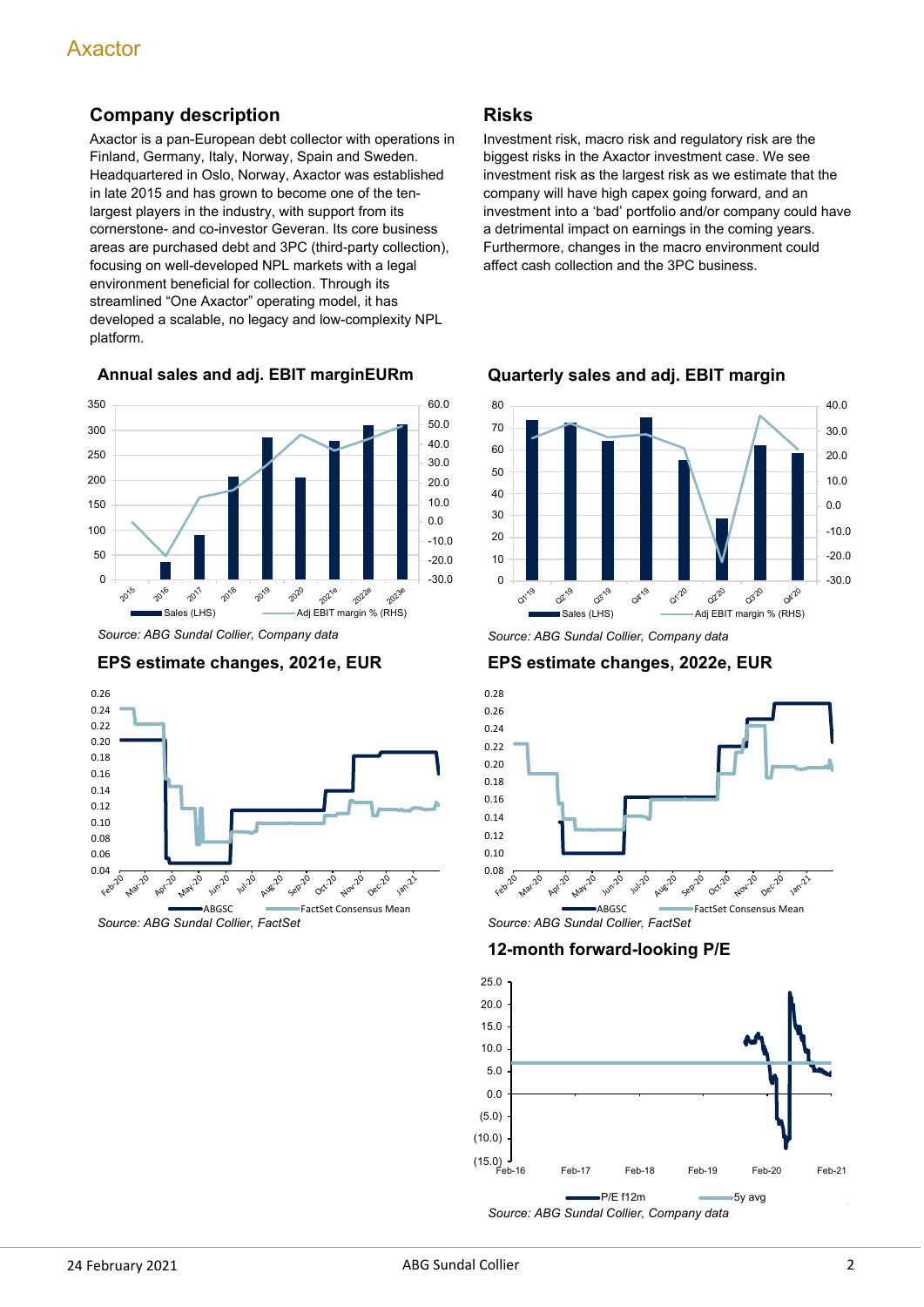# **Q4'20 deviation table**

|                               | Outcome |         | <b>ABGSCe</b> |        |         | <b>FactSet consensus</b> |        |         | $q - q$      |         | y-o-y        |
|-------------------------------|---------|---------|---------------|--------|---------|--------------------------|--------|---------|--------------|---------|--------------|
| <b>EURm</b>                   | Q4'20   | Q4'20   | Deviation     |        | Q4'20   | Deviation                |        |         | Q3'20 growth |         | Q4'19 growth |
| Net Revenue                   | 58.5    | 63.1    | $-4.6$        | $-7%$  | 63.4    | $-4.9$                   | $-8%$  | 62.3    | $-6%$        | 74.8    | $-22%$       |
| Total operating cost          | $-37.2$ | $-40.0$ | 2.9           | $-7%$  | $-39.3$ |                          |        | $-31.9$ | 16%          | $-51.0$ | $-27%$       |
| <b>EBITDA</b> reported        | 21.3    | 23.1    | $-1.8$        | $-8%$  | 24.1    | $-2.8$                   | $-11%$ | 30.3    | $-30%$       | 23.8    | $-10%$       |
| EBITDA-margin                 | 36.5%   | 36.6%   | $-0.1%$       |        | 38.0%   | $-1.5%$                  |        | 48.7%   |              | 31.8%   |              |
| Depreciation and amortisation | $-3.0$  | $-2.7$  | $-0.3$        | 12%    | $-2.6$  |                          |        | $-2.6$  | 13%          | $-2.8$  | 5%           |
| <b>EBIT</b> reported          | 18.4    | 20.5    | $-2.1$        | $-10%$ | 21.5    | $-3.1$                   | $-15%$ | 27.7    | $-34%$       | 21.0    | $-13%$       |
| EBIT-margin                   | 31.4%   | 32.4%   | $-1%$         |        | 33.9%   | $-3%$                    |        | 44.5%   |              | 28.1%   |              |
| Net financials                | $-17.7$ | $-15.8$ | $-1.9$        | 12%    |         |                          |        | $-15.4$ | 15%          | $-12.5$ | 42%          |
| tax                           | 2.7     | $-1.2$  | 3.8           | n.m.   |         |                          |        | $-5.8$  | $-146%$      | $-2.0$  | $-235%$      |
| Net profit                    | 3.3     | 3.5     | $-0.2$        | $-5%$  |         |                          |        | 6.5     | $-49%$       | 6.5     | $-49%$       |
| Net profit to minorities      | $-0.6$  | 0.9     | $-1.5$        | n.m.   |         |                          |        | $-2.9$  | n.m.         | $-1.3$  |              |
| Net profit (AXA shareholders) | 2.7     | 4.4     | $-1.7$        | $-39%$ | 4.9     | $-2.2$                   | -45%   | 3.6     | $-24%$       | 5.2     | $-48%$       |
|                               |         |         |               |        |         |                          |        |         |              |         |              |
| ERC (incl. REO book)          | 2,248   | 2,218   | 30.4          | 1%     |         |                          |        | 2,246   | 0%           | 2,189   | 3%           |
| Change ERC q-o-q              | 2       | $-28$   | 30.4          | n.m.   |         |                          |        |         |              |         |              |
| CAPEX                         | 22.0    | 24.5    | $-2.5$        | $-10%$ |         |                          |        | 35      | $-36%$       | 96      | $-77%$       |

*Source: Company data, ABG Sundal Collier*

| Q4'20: Forecast - Cash                   |         |               |           |                          |       |             |         |              |         |                |  |  |
|------------------------------------------|---------|---------------|-----------|--------------------------|-------|-------------|---------|--------------|---------|----------------|--|--|
|                                          | Outcome | <b>ABGSCe</b> |           | <b>FactSet consensus</b> |       | $q - o - q$ |         | $V-O-V$      |         |                |  |  |
| EURm                                     | Q4'20   | Q4'20         | Deviation |                          | Q4'20 | Deviation   |         | Q3'20 growth |         | $Q4'19$ growth |  |  |
| Net revenue                              | 58.5    | 63.1          | $-4.6$    | $-7%$                    |       |             | 62.3    | $-6%$        | 74.8    | $-22%$         |  |  |
| Gross revenues                           | 94.9    | 93.8          | 1.2       | 1%                       |       |             | 83.3    | 14%          | 98.8    | $-4%$          |  |  |
| Opex ex. REO amortisation                | $-31.1$ | $-31.6$       | 0.5       | $-1%$                    |       |             | $-27.1$ | 15%          | $-32.3$ | $-4%$          |  |  |
| Cash EBITDA                              | 63.8    | 62.2          | 1.6       | 3%                       |       |             | 56.2    | 14%          | 66.6    | $-4%$          |  |  |
| Cash-EBITDA margin                       | 67.2%   | 66.3%         | 1%        |                          |       |             | 67.4%   |              | 67.4%   |                |  |  |
| Source: Company data, ABG Sundal Collier |         |               |           |                          |       |             |         |              |         |                |  |  |

# **Estimate revisions table**

| Lournald Tevisions table      |         |            |       |         |       |       |       |              |       |              |       |              |
|-------------------------------|---------|------------|-------|---------|-------|-------|-------|--------------|-------|--------------|-------|--------------|
| <b>Estimate revisions</b>     |         | <b>New</b> |       |         | Old   |       | Chg % | Chg          | Chg % | Chg          | Chg % | Chg          |
| <b>EURm</b>                   | 2020    | 2021e      | 2022e | 2020    | 2021e | 2022e | 2020  | 2020         | 2021e | 2021e        | 2022e | 2022e        |
| Gross collection              | 277     | 352        | 399   | 279     | 347   | 401   | $-1%$ | $-2$         | 1%    | 5            | $-1%$ | $-3$         |
| Other revenue                 | 48      | 61         | 72    | 49      | 62    | 72    | 0%    | $\Omega$     | 0%    | 0            | 0%    | 0            |
| Gross revenues                | 325     | 413        | 470   | 327     | 408   | 473   | $-1%$ | $-2$         | 1%    | 5            | $-1%$ | $-3$         |
| <b>Net Revenue</b>            | 205     | 279        | 310   | 210     | 278   | 311   | $-2%$ | -5           | 1%    | $\mathbf{2}$ | 0%    | 0            |
| <b>EBITDA</b> reported        | 36      | 113        | 143   | 38      | 111   | 141   | $-5%$ | $-2$         | 2%    | 2            | 1%    | $\mathbf{1}$ |
| EBITDA-margin (%)             | 17%     | 40%        | 46%   | 18%     | 40%   | 46%   |       | 0%           |       | 0%           |       | 1%           |
| <b>Cash EBITDA</b>            | 213     | 285        | 328   | 211     | 277   | 329   | 1%    | $\mathbf{2}$ | 3%    | 8            | 0%    | $-1$         |
| Cash-EBITDA margin            | 65%     | 69%        | 70%   | 64%     | 68%   | 70%   |       | 1%           |       | 1%           |       | 0%           |
| Depreciation and amortisation | $-11$   | $-10$      | $-10$ | $-11$   | $-11$ | $-11$ | 3%    | $\Omega$     | $-3%$ | $\Omega$     | $-3%$ | 0            |
| <b>EBIT</b> (reported)        | 25      | 103        | 132   | 27      | 101   | 131   | -8%   | $-2$         | 2%    | $\mathbf{2}$ | 1%    | $\mathbf{2}$ |
| EBIT-margin $(\%)$            | 12%     | 37%        | 43%   | 13%     | 36%   | 42%   |       | $-1%$        |       | 1%           |       | 1%           |
| Net profit (AXA shareholders) | $-15$   | 49         | 68    | $-14$   | 48    | 68    | 13%   | $-2$         | 1%    | 1            | 1%    | 0            |
| EPS (after minority)          | $-0.08$ | 0.16       | 0.23  | $-0.07$ | 0.16  | 0.23  | 13%   | $-0.01$      | 1%    | 0.00         | 1%    | 0.00         |
| EPS adj. (after minority)     | 0.14    | 0.16       | 0.23  | 0.14    | 0.16  | 0.23  | 0%    | 0.00         | 1%    | 0.00         | 1%    | 0.00         |
| ERC (reported NPL + est REO)  | 2,248   | 2,465      | 2,659 | 2,218   | 2,495 | 2,657 | 1%    | 31           | $-1%$ | $-30$        | 0%    | 2            |
| <b>CAPEX</b>                  | 208     | 280        | 300   | 211     | 300   | 285   | $-1%$ | $-3$         | $-7%$ | $-20$        | 5%    | 15           |
| Return on Equity (%)          | $-5%$   | 13%        | 14%   | $-5%$   | 13%   | 14%   |       | $-1%$        |       | 0%           |       | 0%           |
| ROE adj (%)                   | 9%      | 13%        | 14%   | 9%      | 13%   | 14%   |       | 0%           |       | 0%           |       | 0%           |

*Source: Company data, ABG Sundal Collier*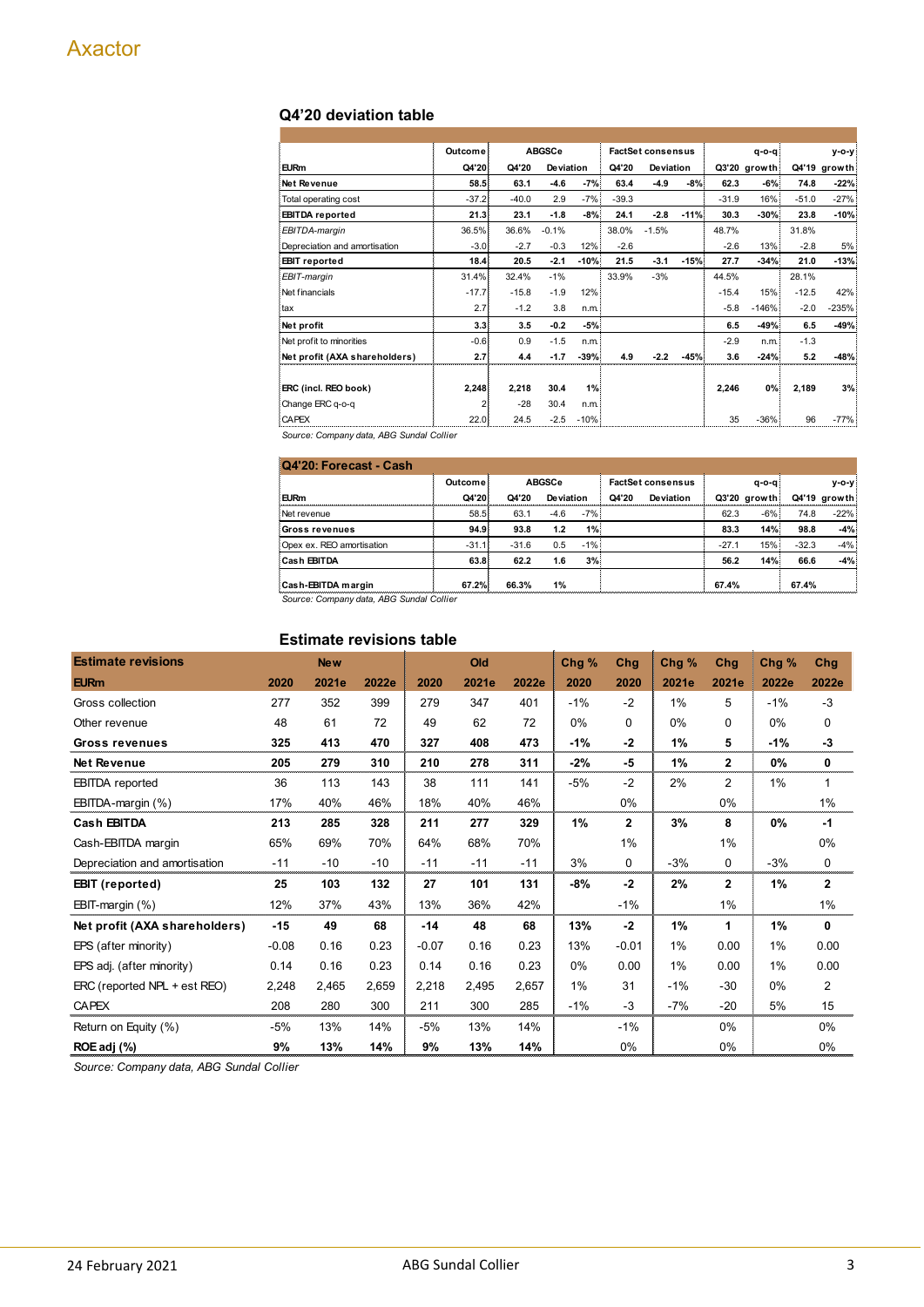# **DCF valuation using Gordon growth terminal value**

**DCF with Gordon growth terminal value**

|                          | <b>DCF valuation - Axactor</b>                 |      |       |              |                                                         |                    |        |        |                                                                      |        |        |  |  |
|--------------------------|------------------------------------------------|------|-------|--------------|---------------------------------------------------------|--------------------|--------|--------|----------------------------------------------------------------------|--------|--------|--|--|
| <b>EURm</b>              |                                                |      | Q4'20 | 2021e        | 2022e                                                   | 2023e              | 2024e  | 2025e  | 2026e                                                                | 2027e  | 2028e  |  |  |
|                          | Cash flow from operations                      |      | 60    | 221          | 258                                                     | 261                | 283    | 277    | 302                                                                  | 314    | 326    |  |  |
|                          | Interest cost after tax                        |      | 13    | 38           | 39                                                      | 39                 | 39     | 38     | 39                                                                   | 39     | 38     |  |  |
| Capex                    |                                                |      | $-23$ | $-287$       | $-307$                                                  | $-247$             | $-247$ | $-247$ | $-247$                                                               | $-247$ | $-247$ |  |  |
|                          | Free cash flow to firm                         |      | 50    | $-27$        | $-10$                                                   | 54                 | 75     | 68     | 94                                                                   | 106    | 117    |  |  |
|                          | Discounted free cash flow<br>50                |      | $-26$ | -9           | 45                                                      | 59                 | 50     | 65     | 69                                                                   |        |        |  |  |
| <b>Valuation summary</b> |                                                |      |       |              |                                                         | <b>Assumptions</b> |        |        |                                                                      |        |        |  |  |
| PV DCF                   |                                                |      |       | 305          |                                                         | Risk-free rate     |        |        | 0.9% Norw eigan 10yr treasury bond                                   |        |        |  |  |
|                          | PV terminal value                              |      |       | 1,308        | 1.72 Bloomberg adj. 1yr w eekly data<br>Beta            |                    |        |        |                                                                      |        |        |  |  |
|                          | Enterprise value<br>Net debt Q4'20             |      |       | 1,612<br>886 | Market risk premia<br>7.1% Expected market return of 8% |                    |        |        |                                                                      |        |        |  |  |
|                          | Equity value                                   |      |       | 726          | Cost of equity<br>Cost of debt                          |                    |        |        | 13.1% Capital asset pricing model<br>7.0% Based on refinancing terms |        |        |  |  |
| 302<br>Number of shares  |                                                |      |       |              |                                                         | Tax-rate           |        |        | 25% Long-term norm. tax-rate                                         |        |        |  |  |
| NOK/EUR<br>0.1           |                                                |      |       |              |                                                         | Terminal grow th   |        |        | 0.9% Equal to risk-free rate                                         |        |        |  |  |
|                          | Value per share (NOK)                          |      |       | 26           |                                                         | <b>WACC</b>        |        |        | 6.44% Latest market cap and NIBD                                     |        |        |  |  |
|                          | Source: ABG Sundal Collier, Axactor, Bloomberg |      |       |              |                                                         |                    |        |        |                                                                      |        |        |  |  |
|                          |                                                |      |       |              |                                                         | WACC               |        |        |                                                                      |        |        |  |  |
|                          | P/share                                        | 5.5% |       | 5.8%         | 6.1%                                                    | 6.4%               |        | 6.7%   | 7.0%                                                                 |        | 7.3%   |  |  |
|                          | $-0.3%$                                        | 26.1 |       | 22.7         | 19.7                                                    | 16.9               |        | 14.4   | 12.1                                                                 |        | 10.0   |  |  |
|                          | 0.1%                                           | 29.6 |       | 25.9         | 22.5                                                    | 19.4               |        | 16.7   | 14.1                                                                 |        | 11.8   |  |  |
|                          | 0.5%                                           | 33.8 |       | 29.5         | 25.7                                                    | 22.3               |        | 19.2   | 16.4                                                                 |        | 13.9   |  |  |
| Growth                   | 0.9%                                           | 38.7 |       | 33.7         | 29.4                                                    | 25.5               |        | 22.1   | 19.0                                                                 |        | 16.2   |  |  |
|                          | 1.3%                                           | 44.4 |       | 38.7         | 33.7                                                    | 29.3               |        | 25.4   | 21.9                                                                 |        | 18.8   |  |  |
|                          | 1.7%                                           | 51.4 |       | 44.7         | 38.8                                                    | 33.7               |        | 29.2   | 25.3                                                                 |        | 21.8   |  |  |
|                          | 2.1%                                           | 60.0 |       | 51.9         | 44.9                                                    | 38.9               |        | 33.7   | 29.2                                                                 |        | 25.2   |  |  |

#### **DCF valuation using exit multiple and assuming steady state in 2025**

**DCF with exit multiple and steady state in 2025**

| <b>DCF valuation - Axactor</b> |       |        |        |        |        |
|--------------------------------|-------|--------|--------|--------|--------|
| <b>EURm</b>                    | Q4'20 | 2021e  | 2022e  | 2023e  | 2024e  |
| Cash flow from operations      | 60    | 221    | 258    | 261    | 283    |
| Interest cost after tax        | 13    | 38     | 39     | 39     | 39     |
| Capex                          | $-23$ | $-287$ | $-307$ | $-247$ | $-247$ |
| Free cash flow to firm         | 50    | $-27$  | $-10$  | 54     | 75     |
| Discounted free cash flow      | 50    | -26    | -9     | 45     | 59     |

| Valuation summary       |       | <b>Assumptions</b>  |                                  |
|-------------------------|-------|---------------------|----------------------------------|
| PV DCF                  | 120   | <b>WACC</b>         | 6.44% Latest market cap and NIBD |
| PV exit value           | 1.202 | EV/EBITDA 12m fw d. | 9.5 5yr median of peers          |
| <b>Enterprise value</b> | 1.322 | EBITDA (reported)   | 171 Exit-year 2025               |
| Net debt Q4'20          | 886   | Exit value          | 1.627 EV 2025                    |
| Equity value            | 436   | PV exit value       | 1202 Discounted back             |
| Number of shares        | 302   |                     |                                  |
| NOK/EUR                 | 0.094 |                     |                                  |
| Value ner share (NOK)   | 15    |                     |                                  |

**Value per share (NOK) 15**

|                           | Source: ABG Sundal Collier, Axactor, Bloomberg, FactSet |      |      |      |             |      |      |      |  |  |  |  |
|---------------------------|---------------------------------------------------------|------|------|------|-------------|------|------|------|--|--|--|--|
|                           |                                                         |      |      |      | <b>WACC</b> |      |      |      |  |  |  |  |
|                           | P/share                                                 | 5.5% | 5.8% | 6.1% | 6.4%        | 6.7% | 7.0% | 7.3% |  |  |  |  |
|                           | 7.9x                                                    | 9.8  | 9.3  | 8.7  | 8.2         | 7.7  | 7.2  | 6.7  |  |  |  |  |
|                           | 8.3x                                                    | 11.6 | 11.1 | 10.5 | 10.0        | 9.5  | 8.9  | 8.4  |  |  |  |  |
| EV/EBITDA (exit multiple) | 8.7x                                                    | 13.5 | 12.9 | 12.3 | 11.8        | 11.2 | 10.7 | 10.1 |  |  |  |  |
|                           | 9.1x                                                    | 15.4 | 14.7 | 14.1 | 13.6        | 13.0 | 12.4 | 11.8 |  |  |  |  |
|                           | 9.5x                                                    | 17.2 | 16.6 | 15.9 | 15.3        | 14.7 | 14.1 | 13.6 |  |  |  |  |
|                           | 9.9x                                                    | 19.1 | 18.4 | 17.8 | 17.1        | 16.5 | 15.9 | 15.3 |  |  |  |  |
|                           | 10.3x                                                   | 20.9 | 20.2 | 19.6 | 18.9        | 18.2 | 17.6 | 17.0 |  |  |  |  |
|                           | 10.7x                                                   | 22.8 | 22.1 | 21.4 | 20.7        | 20.0 | 19.3 | 18.7 |  |  |  |  |
|                           | 11.1x                                                   | 24.6 | 23.9 | 23.2 | 22.5        | 21.8 | 21.1 | 20.4 |  |  |  |  |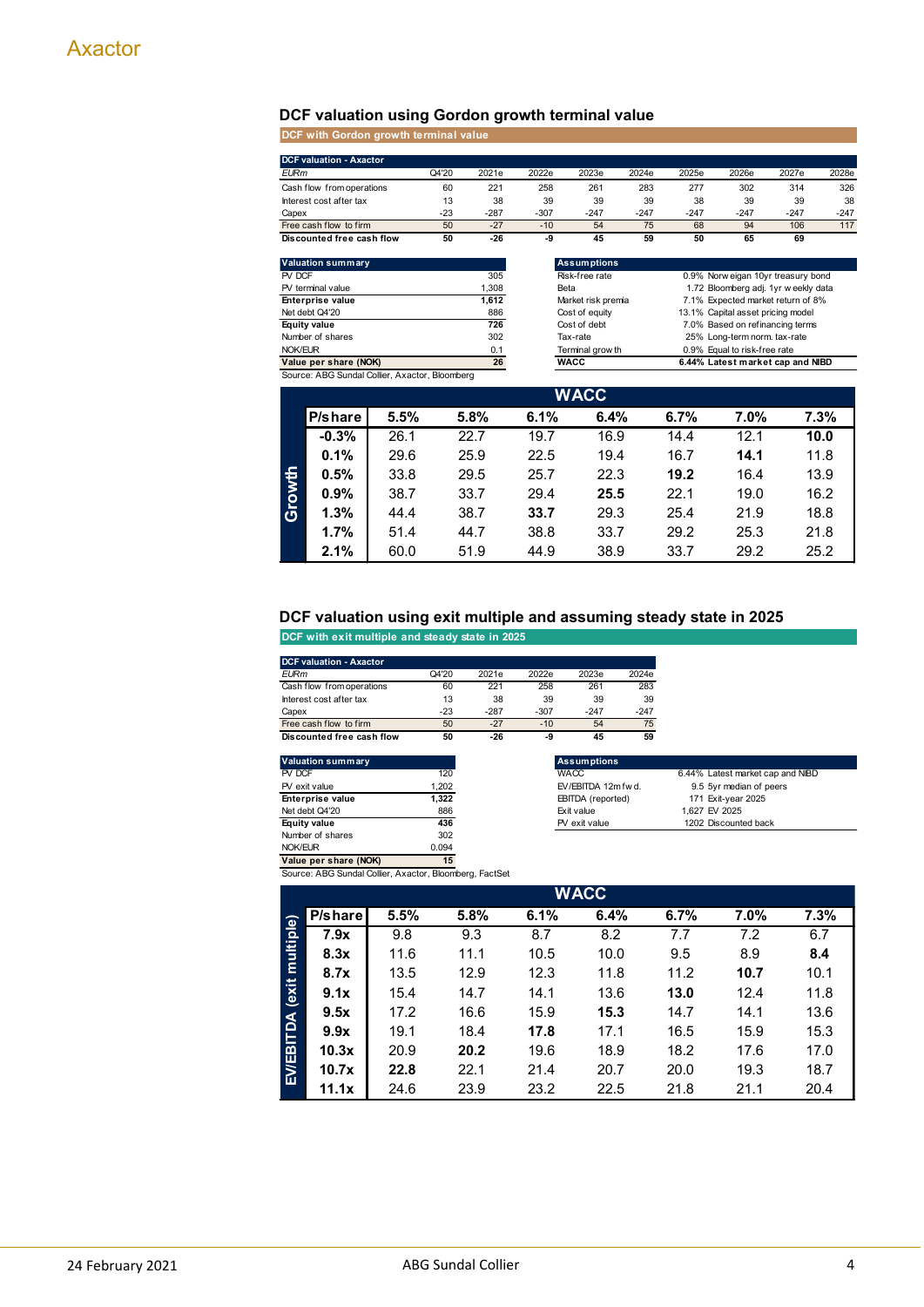# **Peer group valuation**

| <b>Peer group valuation</b>                           |       |         |       |       |       |       |  |
|-------------------------------------------------------|-------|---------|-------|-------|-------|-------|--|
|                                                       |       | EV/EBIT |       | P/E   | P/BV  |       |  |
| <b>Name</b>                                           | 2021e | 2022e   | 2021e | 2022e | 2021e | 2022e |  |
| <b>ABGSC estimates:</b>                               |       |         |       |       |       |       |  |
| Axactor                                               | 12.1x | 9.3x    | 6.0x  | 4.3x  | 0.6x  | 0.6x  |  |
| <b>FactSet consensus figures:</b>                     |       |         |       |       |       |       |  |
| Arrow                                                 | 8.2x  | 7.4x    | 15.0x | 10.7x | 3.5x  | 2.7x  |  |
| Axactor                                               | 13.3x | 10.0x   | 6.7x  | 4.2x  | 0.4x  | 0.5x  |  |
| B2Holding                                             | 10.5x | 9.1x    | 6.6x  | 4.8x  | 0.6x  | 0.5x  |  |
| Cerved Group                                          | 16.7x | 15.4x   | 12.5x | 11.7x | 2.4x  | 2.3x  |  |
| Encore                                                | 8.2x  | 8.0x    | 3.8x  | 3.6x  |       |       |  |
| <b>Hoist Finance</b>                                  | n.m.  | n.m.    | 9.6x  | 6.7x  | 0.7x  | 0.7x  |  |
| Intrum                                                | 12.3x | 11.2x   | 8.9x  | 7.8x  | 1.2x  | 1.1x  |  |
| Kruk                                                  | 3.7x  | 3.5x    | 10.4x | 9.6x  |       |       |  |
| PRA Group                                             | 14.6x | 13.2x   | 12.4x | 9.3x  |       |       |  |
| Average                                               | 10.9x | 9.7x    | 9.5x  | 7.6x  | 1.5x  | 1.3x  |  |
| Median                                                | 11.4x | 9.5x    | 9.6x  | 7.8x  | 1.0x  | 0.9x  |  |
| Value per share implied by peer group multiples (NOK) |       |         |       |       |       |       |  |
|                                                       |       | EV/EBIT |       | P/E   |       | P/BV  |  |
| Implied values                                        | 2021e | 2022e   | 2021e | 2022e | 2021e | 2022e |  |
| Average                                               | 8.4   | 14.1    | 16.5  | 18.3  | 23.6  | 23.8  |  |
| Median                                                | 10.1  | 13.2    | 16.6  | 18.8  | 15.5  | 16.4  |  |

*Source: FactSet, ABG Sundal Collier*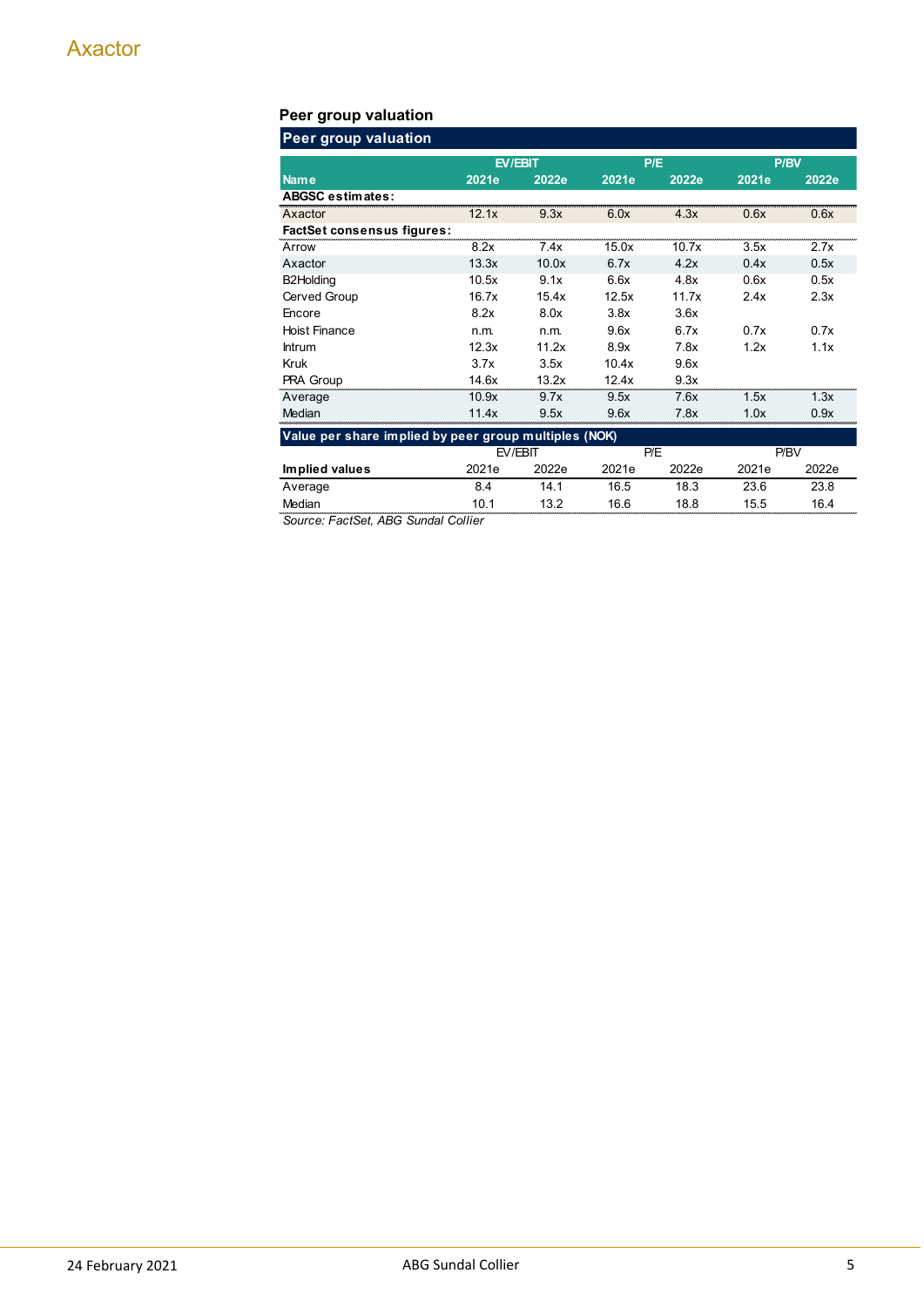# **Credit summary:**

*Improved outlook, has displayed resilience through COVID-19, good headroom to covenants, improved balance sheet through latest transaction and no material debt maturities before 2024. Positive development in REOs is also reassuring.*



#### **Interest coverage ratio**

*Source: ABG Sundal Collier and Axactor loan agreements*



#### **Leverage ratio**

*Source: ABG Sundal Collier and Axactor loan agreements*



#### **Loan to value**

*Source: ABG Sundal Collier and Axactor loan agreements*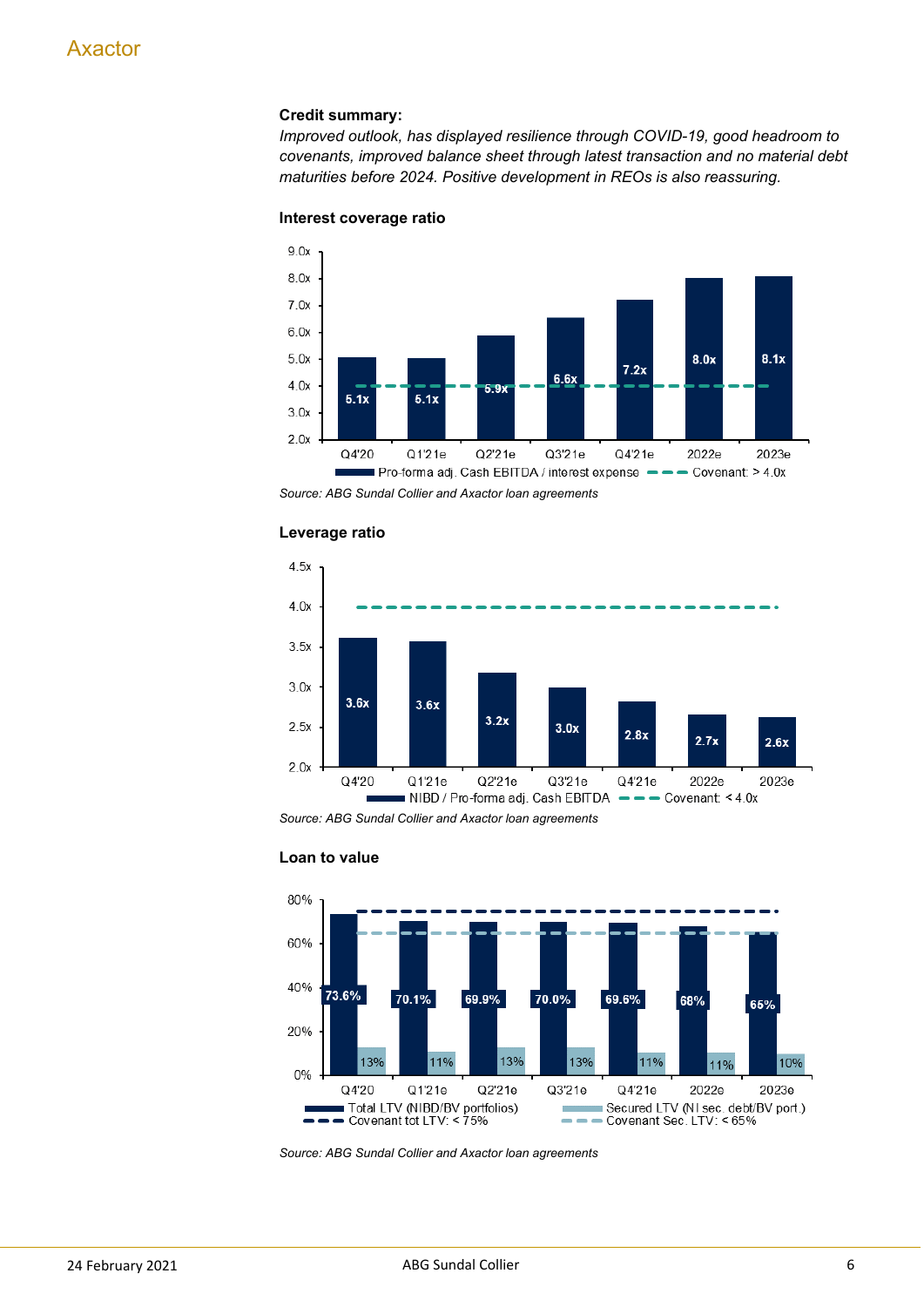| <b>Income Statement (EURm)</b>      | Q1 2019        | Q2 2019        | Q3 2019        | Q4 2019        | Q1 2020          | Q2 2020     | Q3 2020        | Q4 2020        |
|-------------------------------------|----------------|----------------|----------------|----------------|------------------|-------------|----------------|----------------|
| Sales                               | 74             | 72             | 64             | 75             | 56               | 29          | 62             | 58             |
| COGS                                | $-52$          | $-46$          | -44            | $-51$          | $-41$            | $-59$       | $-32$          | $-37$          |
| Gross profit                        | 22             | 26             | 20             | 24             | 14               | -30         | 30             | 21             |
| Other operating items               | $\mathbf 0$    | $\mathbf 0$    | $\mathbf 0$    | $\mathbf 0$    | $\mathbf 0$      | $\mathbf 0$ | $\mathbf 0$    | $\mathbf 0$    |
| <b>EBITDA</b>                       | 22             | 26             | 20             | 24             | 14               | $-30$       | 30             | 21             |
| Depreciation and amortisation       | $-2$           | $-2$           | $-3$           | $-3$           | $-3$             | $-3$        | $-3$           | $-3$           |
| <b>EBITA</b>                        | 20             | 24             | 17             | 21             | 12               | $-33$       | 28             | 18             |
| EO items                            | -0             | -0             | -0             | $-1$           | $-1$             | $-26$       | 5              | 5              |
| Impairment and PPA amortisation     | $\mathbf 0$    | 0              | $\mathbf 0$    | $\mathbf 0$    | $\mathbf 0$      | $\mathbf 0$ | $\mathbf 0$    | $\mathbf 0$    |
| <b>EBIT</b>                         | 20             | 24             | 17             | 21             | 12               | $-33$       | 28             | 18             |
| Net financial items                 | $-11$          | $-14$          | $-14$          | $-12$          | $-15$            | $-14$       | $-14$          | $-21$          |
| Pretax profit                       | 8              | 10             | 6              | 9              | 6                | $-47$       | 12             | 1              |
| Tax                                 | $-3$           | $-4$           | -3             | $-2$           | $-2$             | 3           | $-6$           | 3              |
| Net profit                          | 5              | 6              | 4              | $\overline{7}$ | 3                | -44         | $\overline{7}$ | 3              |
| Minority interest                   | $-3$           | $-2$           | 1              | $-1$           | $\boldsymbol{2}$ | 18          | $-3$           | $-1$           |
| Net profit discontinued             | 0              | $\pmb{0}$      | 0              | $\mathbf 0$    | $\boldsymbol{0}$ | $\mathbf 0$ | $\mathbf 0$    | $\mathbf 0$    |
| Net profit to shareholders          | $\mathbf 2$    | 5              | 4              | 5              | 5                | $-27$       | 4              | 3              |
| <b>EPS</b>                          | $\mathbf 0$    | 0.03           | 0.03           | 0.03           | 0.03             | $-0.14$     | 0.02           | 0.01           |
| <b>EPS Adj</b>                      | $\mathbf 0$    | 0.03           | 0.02           | 0.04           | 0.00             | $-0.01$     | 0.01           | $-0.02$        |
| Total extraordinary items after tax | $-0$           | -0             | 1              | $-0$           | 5                | $-25$       | $\overline{2}$ | $\overline{7}$ |
| Tax rate (%)                        | 42.0           | 37.3           | 42.3           | 23.2           | 38.4             | 5.4         | 47.1           | 399.0          |
| Gross margin (%)                    | 30.1           | 36.1           | 31.2           | 31.8           | 25.4             | $-104.6$    | 48.7           | 36.5           |
| EBITDA margin (%)                   | 30.1           | 36.1           | 31.2           | 31.8           | 25.4             | $-104.6$    | 48.7           | 36.5           |
| EBITA margin (%)                    | 27.0           | 32.8           | 27.1           | 28.1           | 20.7             | $-113.7$    | 44.5           | 31.4           |
| EBIT margin (%)                     | 27.0           | 32.8           | 27.1           | 28.1           | 20.7             | $-113.7$    | 44.5           | 31.4           |
| Pretax margin (%)                   | 10.8           | 13.6           | 9.9            | 11.4           | 10.1             | $-163.8$    | 19.7           | 1.1            |
| Net margin (%)                      | 6.3            | 8.5            | 5.7            | 8.7            | 6.2              | $-154.9$    | 10.4           | 5.7            |
| Growth rates Y/Y                    | Q1 2019        | Q2 2019        | Q3 2019        | Q4 2019        | Q1 2020          | Q2 2020     | Q3 2020        | Q4 2020        |
| Sales growth (%)                    | 105.7          | 33.2           | 32.0           | 10.0           | $-24.5$          | $-60.4$     | $-3.1$         | $-21.8$        |
| EBITDA growth (%)                   | 263.1          | 146.5          | 99.8           | 21.7           | $-36.2$          | -chg        | 51.5           | $-10.4$        |
| EBIT growth (%)                     | 317.9          | 160.1          | 104.4          | 17.4           | $-42.1$          | -chg        | 59.2           | $-12.5$        |
| Net profit growth (%)               | $+chg$         | 3,563.7        | 825.6          | 132.1          | $-25.4$          | -chg        | 77.8           | $-48.9$        |
| EPS growth (%)                      | $+chg$         | 3,563.7        | 825.6          | 132.1          | $-25.4$          | -chg        | 77.8           | $-48.9$        |
| Adj earnings numbers                | Q1 2019        | Q2 2019        | Q3 2019        | Q4 2019        | Q1 2020          | Q2 2020     | Q3 2020        | Q4 2020        |
| <b>EBITDA Adj</b>                   | 22             | 26             | 20             | 24             | 16               | -4          | 25             | 16             |
| EBITDA Adj margin (%)               | 30.3           | 36.6           | 31.7           | 32.6           | 27.9             | $-13.3$     | 40.6           | 27.9           |
| <b>EBITA Adj</b>                    | 20             | 24             | 18             | 22             | 13               | -6          | 23             | 13             |
| EBITA Adj margin (%)                | 27.2           | 33.3           | 27.6           | 28.8           | 23.2             | $-22.4$     | 36.4           | 22.8           |
| <b>EBIT Adj</b>                     | 20             | 24             | 18             | 22             | 13               | $-6$        | 23             | 13             |
| EBIT Adj margin (%)                 | 27.2           | 33.3           | 27.6           | 28.8           | 23.2             | $-22.4$     | 36.4           | 22.8           |
| Pretax profit Adj                   | 9              | 10             | 4              | 9              | $-2$             | $-21$       | 8              | -8             |
| Net profit Adj                      | 5              | $\overline{7}$ | $\overline{2}$ | 7              | $-1$             | $-20$       | 4              | $-3$           |
| Net profit to shareholders Adj      | $\overline{2}$ | 5              | 3              | 6              | 1                | $-2$        | $\overline{2}$ | $-4$           |
| Net Adj margin (%)                  | 6.8            | 9.1            | 3.5            | 9.4            | $-2.1$           | $-68.8$     | 7.1            | $-5.5$         |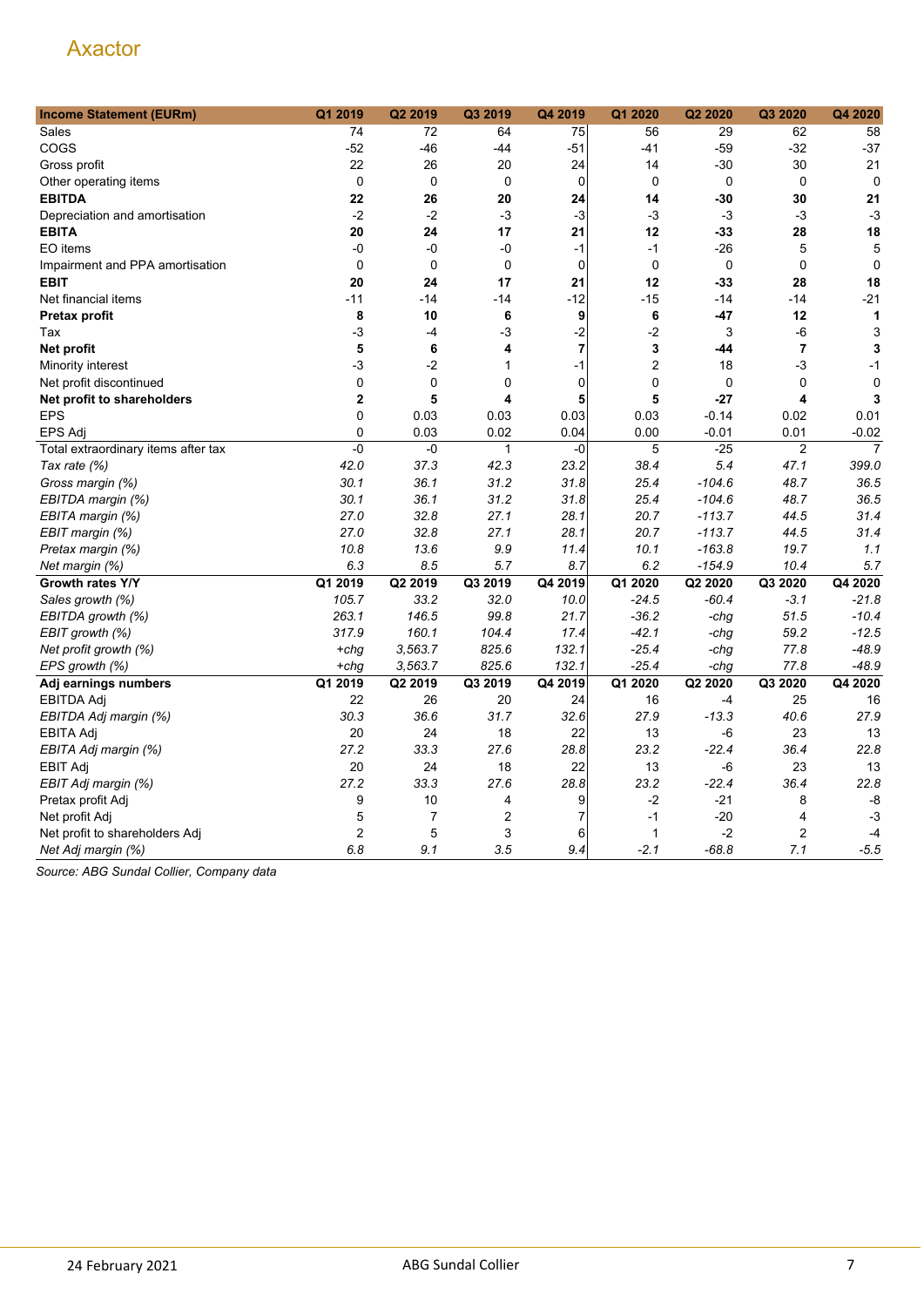| <b>Income Statement (EURm)</b>      | na | 2015        | 2016               | 2017             | 2018                   | 2019         | 2020          | 2021e  | 2022e        | 2023e               |
|-------------------------------------|----|-------------|--------------------|------------------|------------------------|--------------|---------------|--------|--------------|---------------------|
| Sales                               | na | 0           | 37                 | 90               | 207                    | 285          | 205           | 279    | 310          | 312                 |
| COGS                                | na | 0           | -44                | $-75$            | $-161$                 | $-193$       | $-169$        | $-166$ | $-168$       | $-148$              |
| Gross profit                        | na | 0           | $-6$               | 15               | 46                     | 92           | 36            | 113    | 143          | 164                 |
| Other operating items               | na | $\mathbf 0$ | 0                  | 0                | 0                      | 0            | 0             | 0      | 0            | 0                   |
| <b>EBITDA</b>                       | na | 0           | -6                 | 15               | 46                     | 92           | 36            | 113    | 143          | 164                 |
| Depreciation and amortisation       | na | 0           | -3                 | $-5$             | $-6$                   | $-10$        | -11           | $-10$  | $-10$        | $-10$               |
| Of which leasing depreciation       | na | 0           | $\mathbf 0$        | 0                | 0                      | 0            | 0             | 0      | 0            | 0                   |
| <b>EBITA</b>                        | na | 0           | -10                | 9                | 40                     | 82           | 25            | 103    | 132          | 154                 |
| EO items                            | na | $\mathbf 0$ | $-3$               | $-2$             | 6                      | $-2$         | $-67$         | 0      | 0            | 0                   |
| Impairment and PPA amortisation     | na | 0           | 0                  | 0                | $\mathbf 0$            | 0            | 0             | 0      | 0            | 0                   |
| <b>EBIT</b>                         | na | 0           | -10                | 9                | 40                     | 82           | 25            | 103    | 132          | 154                 |
| Net financial items                 | na | 0           | $-2$               | $-7$             | $-34$                  | $-51$        | -65           | $-51$  | $-52$        | $-53$               |
| Pretax profit                       | na | 0           | $-12$              | $\boldsymbol{2}$ | 6                      | 33           | $-28$         | 52     | 80           | 102                 |
| Tax                                 | na | $\mathbf 0$ | 1                  | 1                | -4                     | $-12$        | $-3$          | $-13$  | $-20$        | $-25$               |
| Net profit                          | na | 0           | -11                | 3                | $\mathbf 2$            | 21           | $-31$         | 39     | 60           | 76                  |
| Minority interest                   | na | 0           | 0                  | 0                | 2                      | $-5$         | 16            | 10     | 8            | 3                   |
| Net profit discontinued             |    | 0           | 0                  | 0                | 0                      | 0            | 0             | 0      | 0            | $\Omega$            |
| Net profit to shareholders          | na | 0           | $-11$              | 3                | 4                      | 16           | -15           | 49     | 68           | 79                  |
| <b>EPS</b>                          | na | 0           |                    |                  |                        |              | $-0.08$       |        |              |                     |
|                                     | na |             | $-0.01$<br>$-0.01$ | 0.00<br>0.00     | 0.03                   | 0.11<br>0.10 |               | 0.16   | 0.23<br>0.23 | 0.26                |
| <b>EPS Adj</b>                      | na | 0<br>0      | $-3$               | $-3$             | 0.01<br>$\overline{2}$ |              | 0.14<br>$-61$ | 0.16   |              | 0.26<br>$\mathbf 0$ |
| Total extraordinary items after tax | na |             |                    |                  |                        | 0            |               | 0      | 0            |                     |
| Leasing payments                    | na | 0           | 0                  | 0                | 0                      | 0            | 0             | 0      | 0            | $\mathbf 0$         |
| Tax rate (%)                        | na | ns          | 6.1                | 31.0             | 61.3                   | 35.7         | 9.6           | 25.0   | 25.0         | 25.0                |
| Gross margin (%)                    | na | nm          | $-17.5$            | 16.5             | 22.4                   | 32.3         | 17.5          | 40.5   | 46.0         | 52.7                |
| EBITDA margin (%)                   | na | nm          | $-17.5$            | 16.5             | 22.4                   | 32.3         | 17.5          | 40.5   | 46.0         | 52.7                |
| EBITA margin (%)                    | na | nm          | $-25.9$            | 10.6             | 19.5                   | 28.8         | 12.2          | 36.8   | 42.7         | 49.3                |
| EBIT margin (%)                     | na | nm          | $-25.9$            | 10.6             | 19.5                   | 28.8         | 12.2          | 36.8   | 42.7         | 49.3                |
| Pretax margin (%)                   | na | nm          | $-32.1$            | 2.2              | 3.0                    | 11.4         | $-13.8$       | 18.5   | 25.8         | 32.5                |
| Net margin (%)                      | na | nm          | $-30.1$            | 2.9              | 1.2                    | 7.4          | $-15.2$       | 13.9   | 19.3         | 24.4                |
| Growth rates Y/Y                    | na | 2015        | 2016               | 2017             | 2018                   | 2019         | 2020          | 2021e  | 2022e        | 2023e               |
| Sales growth (%)                    | na | na          | na                 | 142.2            | 130.4                  | 37.8         | $-28.1$       | 36.2   | 11.1         | 0.7                 |
| EBITDA growth (%)                   | na | na          | high               | 328.4            | 212.5                  | 99.0         | $-61.1$       | 215.2  | 26.4         | 15.2                |
| EBIT growth (%)                     | na | na          | high               | 198.7            | 324.6                  | 103.6        | $-69.5$       | 310.6  | 28.9         | 16.4                |
| Net profit growth (%)               | na | na          | high               | 123.2            | $-8.0$                 | 781.0        | $-248.4$      | 224.6  | 54.8         | 26.9                |
| EPS growth (%)                      | na | na          | high               | 116.0            | 1,512.2                | 307.2        | $-177.9$      | 297.6  | 39.4         | 15.3                |
| Profitability                       | na | 2015        | 2016               | 2017             | 2018                   | 2019         | 2020          | 2021e  | 2022e        | 2023e               |
| ROE (%)                             | na | na          | $-12.2$            | 1.2              | 1.7                    | 6.0          | $-5.2$        | 12.9   | 14.0         | 14.0                |
| ROE Adj (%)                         | na | na          | $-8.5$             | 2.5              | 0.8                    | 5.9          | 8.7           | 12.9   | 14.0         | 14.0                |
| ROCE (%)                            | na | na          | $-7.7$             | 2.1              | 4.3                    | 7.1          | 2.7           | 7.6    | 9.1          | 10.1                |
| ROCE Adj(%)                         | na | na          | $-4.9$             | 2.6              | 3.6                    | 7.1          | 6.9           | 7.6    | 9.1          | 10.1                |
| ROIC (%)                            | na | na          | $-8.9$             | 3.3              | 2.0                    | 4.7          | 2.2           | 5.8    | $6.9\,$      | 7.6                 |
| ROIC Adj (%)                        | na | na          | $-6.1$             | 3.9              | 1.7                    | 4.8          | 8.0           | 5.8    | 6.9          | 7.6                 |
| Adj earnings numbers                | na | 2015        | 2016               | 2017             | 2018                   | 2019         | 2020          | 2021e  | 2022e        | 2023e               |
| <b>EBITDA Adj</b>                   | na | 0           | $-3$               | 17               | 40                     | 94           | 103           | 113    | 143          | 164                 |
| EBITDA Adj margin (%)               | na | nm          | $-9.2$             | 18.5             | 19.3                   | 32.9         | 50.3          | 40.5   | 46.0         | 52.7                |
| EBITDA lease Adj                    | na | 0           | 0                  | $\mathbf 0$      | 0                      | 0            | 0             | 0      | 0            | 0                   |
| EBITDA lease Adj margin (%)         | na | nm          | 0                  | 0                | 0                      | 0            | 0             | 0      | 0            | 0                   |
| EBITA Adj                           | na | 0           | -7                 | 11               | 34                     | 84           | 92            | 103    | 132          | 154                 |
| EBITA Adj margin (%)                | na | nm          | $-17.6$            | 12.6             | 16.4                   | 29.4         | 45.0          | 36.8   | 42.7         | 49.3                |
| <b>EBIT Adj</b>                     | na | 0           | $-7$               | 11               | 34                     | 84           | 92            | 103    | 132          | 154                 |
| EBIT Adj margin (%)                 | na | nm          | $-17.6$            | 12.6             | 16.4                   | 29.4         | 45.0          | 36.8   | 42.7         | 49.3                |
| Pretax profit Adj                   | na | 0           | -8                 | 4                | 0                      | 32           | 27            | 52     | 80           | 102                 |
| Net profit Adj                      | na | 0           | -8                 | 6                | 0                      | 21           | 10            | 39     | 60           | 76                  |
| Net profit to shareholders Adj      | na | 0           | -8                 | 6                | 2                      | 16           | 26            | 49     | 68           | 79                  |
| Net Adj margin (%)                  | na | nm          | $-21.1$            | $6.2\,$          | $0.0\,$                | $7.3$        | 4.7           | 13.9   | 19.3         | 24.4                |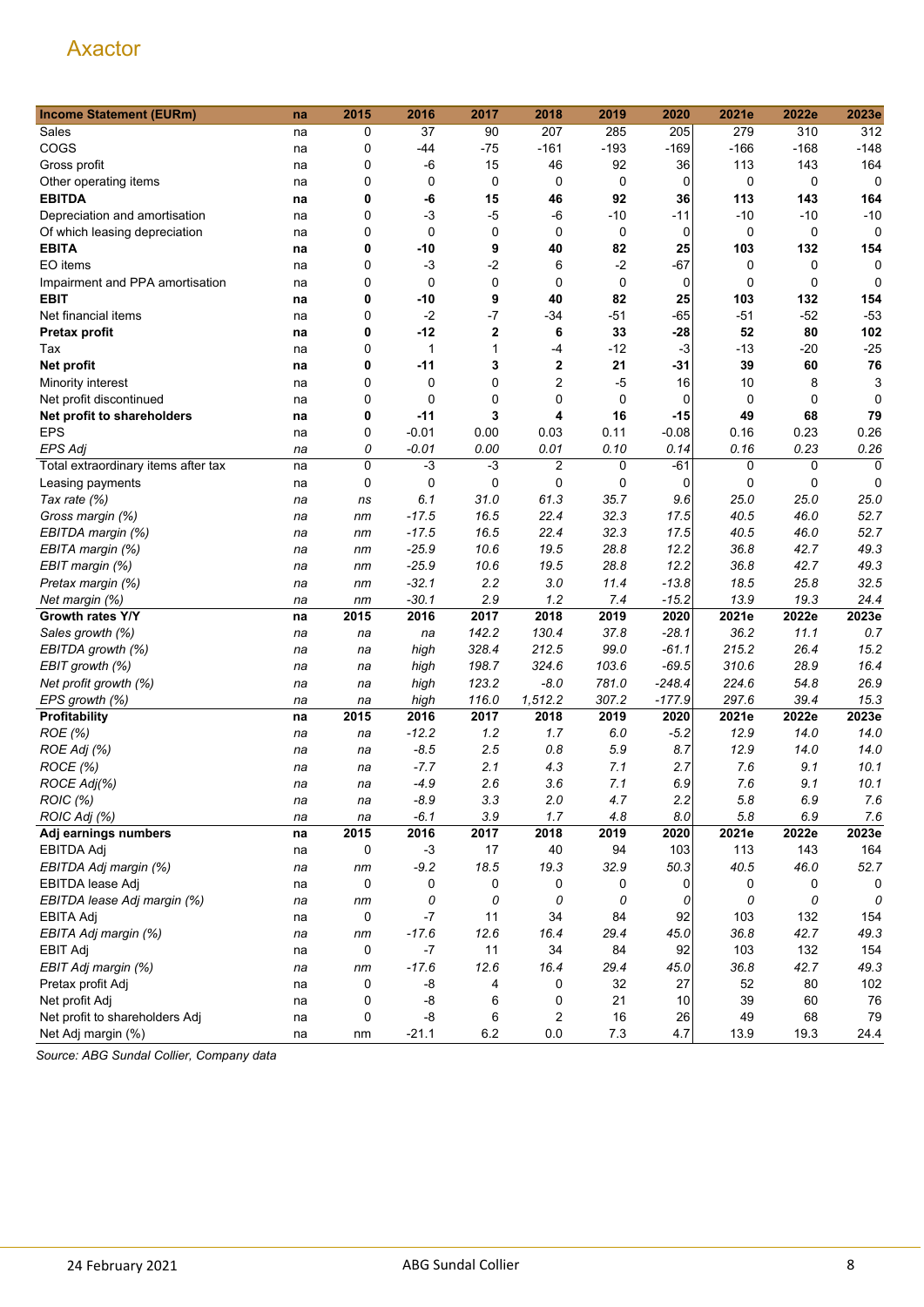| <b>Cash Flow Statement (EURm)</b>     | na | 2015     | 2016        | 2017   | 2018   | 2019   | 2020           | 2021e        | 2022e       | 2023e       |
|---------------------------------------|----|----------|-------------|--------|--------|--------|----------------|--------------|-------------|-------------|
| <b>EBITDA</b>                         | na | 0        | -6          | 15     | 46     | 92     | 36             | 113          | 143         | 164         |
| Net financial items                   | na | 0        | $-2$        | $-7$   | $-34$  | $-51$  | $-65$          | -51          | $-52$       | $-53$       |
| Paid tax                              | na | 0        | 0           | 1      | -4     | $-12$  | $-3$           | -13          | $-20$       | $-25$       |
| Non-cash items                        | na | 0        | 1           | 8      | 90     | 167    | 186            | 171          | 185         | 175         |
| Cash flow before change in WC         | na | 0        | $-8$        | 16     | 99     | 196    | 154            | 220          | 255         | 261         |
| Change in WC                          | na | 0        | -6          | $-8$   | 3      | $-1$   | $-1$           | $\mathbf{1}$ | 2           | $-0$        |
| Operating cash flow                   | na | 0        | -14         | 8      | 102    | 196    | 154            | 221          | 258         | 261         |
| CAPEX tangible fixed assets           | na | 0        | -76         | $-355$ | $-556$ | -401   | $-212$         | -280         | -300        | -240        |
| CAPEX intangible fixed assets         | na | 0        | $-2$        | -5     | $-7$   | $-10$  | -6             | -7           | $-7$        | $-7$        |
| Acquisitions and disposals            | na | 0        | $-48$       | $-1$   | $-1$   | 0      | 0              | 0            | 0           | 0           |
| Free cash flow                        | na | 0        | $-139$      | $-354$ | $-462$ | $-215$ | -64            | $-65$        | -49         | 15          |
| Dividend paid                         | na | 0        | 0           | 0      | 0      | 0      | $\Omega$       | 0            | 0           | 0           |
| Share issues and buybacks             |    | 0        | 0           | 0      | 0      | 0      | 0              | 0            | 0           | 0           |
|                                       | na | 0        | 0           | 0      | 0      | 0      | 0              | 0            | $\mathbf 0$ | 0           |
| Lease liability amortisation          | na | 0        | 116         | 107    | 39     | 14     | 35             | 42           | -4          | -0          |
| Other non cash items                  | na |          |             |        |        |        |                |              |             |             |
| <b>Balance Sheet (EURm)</b>           | na | 2015     | 2016        | 2017   | 2018   | 2019   | 2020           | 2021e        | 2022e       | 2023e       |
| Goodwill                              | na | 0        | 53          | 54     | 56     | 56     | 55             | 55           | 55          | 55          |
| Other intangible assets               | na | 0        | 22          | 25     | 29     | 40     | 35             | 35           | 35          | 36          |
| Tangible fixed assets                 | na | 0        | 128         | 471    | 929    | 1,171  | 1,203          | 1,309        | 1,421       | 1,478       |
| Right-of-use asset                    | na | 0        | 0           | 0      | 0      | 0      | 0              | 0            | 0           | 0           |
| Total other fixed assets              | na | 0        | 1           | 1      | 1      | 1      | 1              | 1            | 1           |             |
| <b>Fixed assets</b>                   | na | 0        | 205         | 551    | 1,015  | 1,268  | 1,294          | 1,400        | 1,512       | 1,569       |
| Inventories                           | na | 0        | 0           | 0      | 0      | 0      | 0              | 0            | 0           | 0           |
| Receivables                           | na | 0        | 6           | 9      | 10     | 13     | $\overline{7}$ | 10           | 11          | 12          |
| Other current assets                  | na | 0        | 8           | 13     | 12     | 15     | 15             | 14           | 16          | 16          |
| Cash and liquid assets                | na | 0        | 65          | 50     | 71     | 75     | 51             | 34           | 20          | 26          |
| <b>Total assets</b>                   | na | 0        | 283         | 622    | 1,108  | 1,372  | 1,367          | 1,459        | 1,559       | 1,622       |
| Shareholders equity                   | na | 0        | 183         | 260    | 264    | 281    | 304            | 453          | 521         | 600         |
| Minority                              | na | 0        | $\mathbf 0$ | 32     | 64     | 97     | 74             | 9            | 1           | $-1$        |
| <b>Total equity</b>                   | na | 0        | 183         | 292    | 328    | 378    | 379            | 462          | 522         | 599         |
| Long-term debt                        | na | 0        | 25          | 238    | 568    | 466    | 579            | 904          | 975         | 105         |
| Pension debt                          | na | 0        | 0           | 0      | 0      | 0      | 0              | 0            | 0           | $\mathbf 0$ |
| Convertible debt                      | na | 0        | 0           | 0      | 0      | 0      | 0              | 0            | 0           | 0           |
| Leasing liability                     | na | 0        | 0           | 0      | 0      | 0      | 0              | 0            | 0           | 0           |
| Total other long-term liabilities     | na | 0        | 9           | 9      | 15     | 22     | 12             | 12           | 12          | 12          |
| Short-term debt                       | na | 0        | 49          | 61     | 167    | 464    | 357            | 36           | 0           | 861         |
| Accounts payable                      | na | 0        | 7           | 4      | 5      | 6      | 6              | 8            | 8           | 4           |
| Other current liabilities             | na | 0        | 10          | 19     | 26     | 36     | 34             | 37           | 42          | 42          |
| <b>Total liabilities and equity</b>   | na | 0        | 283         | 622    | 1,108  | 1,372  | 1,367          | 1,459        | 1,559       | 1,622       |
| Net IB debt                           | na | 0        | 9           | 248    | 664    | 855    | 885            | 906          | 955         | 940         |
| Net IB debt excl. pension debt        | na | 0        | 9           | 248    | 664    | 855    | 885            | 906          | 955         | 940         |
| Net IB debt excl. leasing             | na | $\Omega$ | 0           | 0      | 0      | 0      | $\Omega$       | $\Omega$     | 0           | 0           |
| Capital invested                      | na | 0        | 202         | 549    | 1,006  | 1,255  | 1,276          | 1,380        | 1,489       | 1,550       |
| Working capital                       | na | 0        | $-3$        | $-2$   | -8     | $-13$  | $-18$          | $-21$        | $-23$       | $-19$       |
| <b>EV breakdown</b>                   | na | 2015     | 2016        | 2017   | 2018   | 2019   | 2020           | 2021e        | 2022e       | 2023e       |
| Market cap. diluted (m)               | na | 1,354    | 3,742       | 4,973  | 323    | 300    | 189            | 246          | 246         | 246         |
| Net IB debt Adj                       | na | 0        | 9           | 248    | 664    | 855    | 885            | 906          | 955         | 940         |
| Market value of minority              | na | 0        | 0           | 0      | 0      | 0      | 0              | 0            | 0           | 0           |
| Reversal of shares and participations | na | 0        | 0           | 0      | 0      | 0      | 0              | 0            | 0           | 0           |
| Reversal of conv. debt assumed equity | na | 0        | $\mathbf 0$ | 0      | 0      | 0      | 0              | 0            | 0           |             |
| EV                                    | na | 1,354    | 3,751       | 5,222  | 987    | 1,155  | 1,074          | 1,152        | 1,201       | 1,186       |
| <b>Capital efficiency</b>             | na | 2015     | 2016        | 2017   | 2018   | 2019   | 2020           | 2021e        | 2022e       | 2023e       |
| Total assets turnover (%)             | na | na       | 26.2        | 19.8   | 23.9   | 23.0   | 15.0           | 19.8         | 20.6        | 19.6        |
| Working capital/sales (%)             | na | na       | $-4.5$      | $-2.9$ | $-2.5$ | $-3.8$ | $-7.8$         | $-7.0$       | $-7.0$      | $-6.6$      |
| Financial risk and debt service       | na | 2015     | 2016        | 2017   | 2018   | 2019   | 2020           | 2021e        | 2022e       | 2023e       |
| Net debt/equity                       | na | nm       | 0.05        | 0.85   | 2.02   | 2.26   | 2.34           | 1.96         | 1.83        | 1.57        |
| Net debt/market cap                   | na | 0        | 0.00        | 0.06   | 1.66   | 2.92   | 5.51           | 3.69         | 3.89        | 3.83        |
| Equity ratio (%)                      | na | nm       | 64.6        | 46.9   | 29.6   | 27.5   | 27.7           | 31.7         | 33.5        | 36.9        |
| Net IB debt adj./equity               | na | nm       | 0.05        | 0.85   | 2.02   | 2.26   | 2.34           | 1.96         | 1.83        | 1.57        |
| Current ratio                         | na | nm       | 1.19        | 0.85   | 0.47   | 0.20   | 0.18           | 0.72         | 0.95        | 0.06        |
| EBITDA/net interest                   | na | na       | $-3.39$     | 2.17   | 1.56   | 1.80   | 0.56           | 2.21         | 2.72        | 3.13        |
| Net IB debt/EBITDA                    | na | nm       | $-1.46$     | 16.76  | 14.33  | 9.27   | 24.70          | 8.02         | 6.69        | 5.72        |
| Net IB debt/EBITDA lease Adj          | na | nm       | nm          | nm     | nm     | nm     | nm             | nm           | nm          | nm          |
| Interest cover                        | na | nm       | $-4.76$     | 1.38   | 1.36   | 1.60   | 0.39           | 2.01         | 2.53        | 2.94        |
|                                       |    |          |             |        |        |        |                |              |             |             |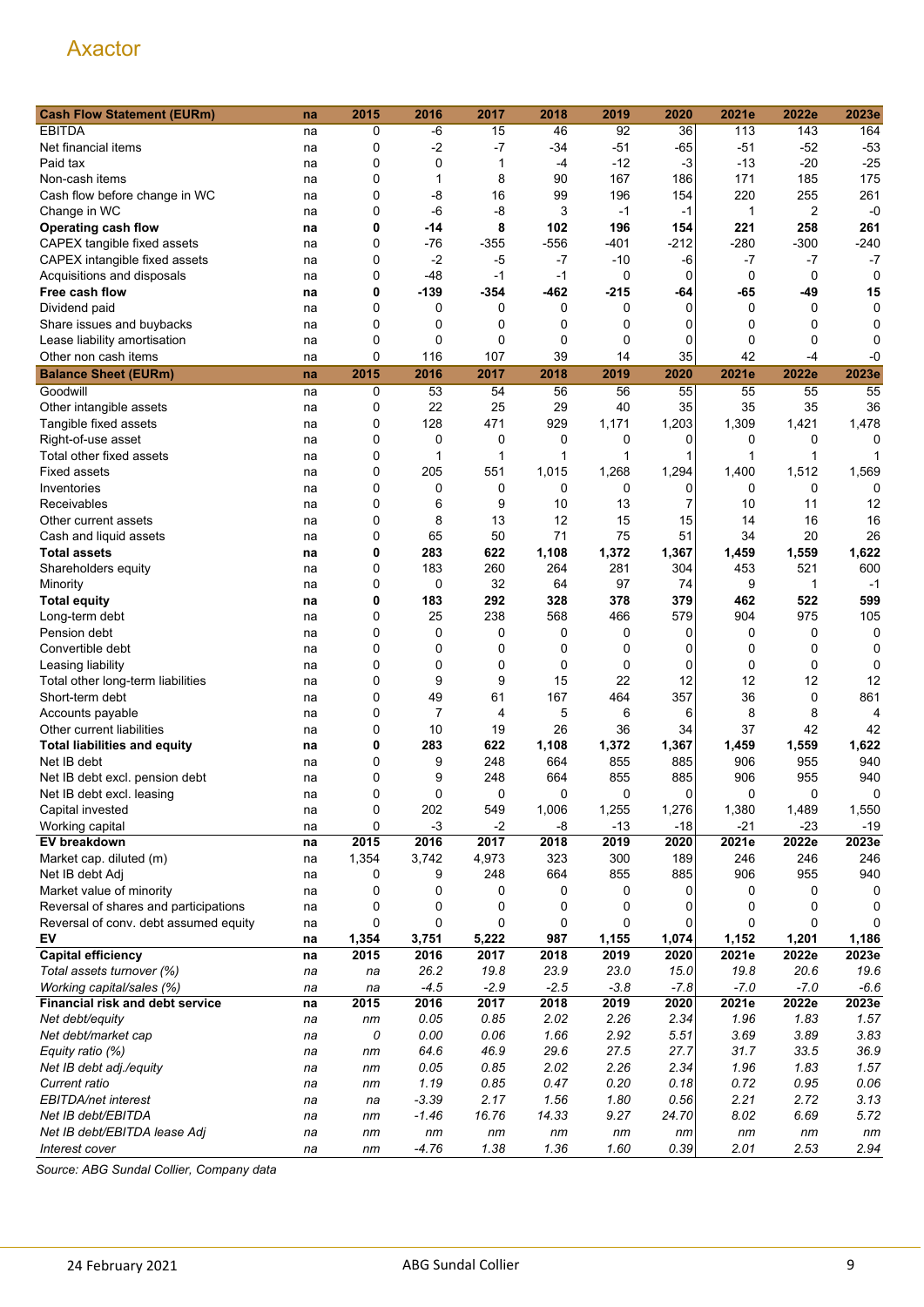| <b>Valuation and Ratios (EURm)</b>         | na | 2015        | 2016       | 2017    | 2018     | 2019        | 2020        | 2021e   | 2022e   | 2023e       |
|--------------------------------------------|----|-------------|------------|---------|----------|-------------|-------------|---------|---------|-------------|
| Shares outstanding adj.                    | na | 597         | 1,226      | 1,516   | 154      | 155         | 185         | 302     | 302     | 302         |
| Fully diluted shares Adj                   | na | 652         | 1,282      | 1,702   | 173      | 155         | 185         | 302     | 302     | 302         |
| <b>EPS</b>                                 | na | 0           | $-0.01$    | 0.00    | 0.03     | 0.11        | $-0.08$     | 0.16    | 0.23    | 0.26        |
| Dividend per share Adj                     | na | 0           | 0          | 0       | 0        | $\mathbf 0$ | $\mathbf 0$ | 0       | 0       | $\mathbf 0$ |
| EPS Adj                                    | na | 0           | $-0.01$    | 0.00    | 0.01     | 0.10        | 0.14        | 0.16    | 0.23    | 0.26        |
| <b>BVPS</b>                                | na | 0           | 0.15       | 0.17    | 1.71     | 1.81        | 1.64        | 1.50    | 1.73    | 1.99        |
| <b>BVPS Adj</b>                            | na | 0           | 0.10       | 0.13    | 1.29     | 1.33        | 1.26        | 1.27    | 1.50    | 1.76        |
| Net IB debt / share                        | na | $\mathbf 0$ | 0.0        | 0.2     | 4.3      | 5.5         | 4.8         | 3.0     | 3.2     | 3.1         |
| Share price                                | na | 2.08        | 2.92       | 2.92    | 1.87     | 1.93        | 1.02        | 0.81    | 0.81    | 0.81        |
| Market cap. (m)                            | na | 1,239       | 3,580      | 4,431   | 288      | 300         | 189         | 246     | 246     | 246         |
| Valuation                                  | na | 2015        | 2016       | 2017    | 2018     | 2019        | 2020        | 2021e   | 2022e   | 2023e       |
| P/E                                        | na | nm          | $-290.8$   | 1,818.3 | 72.1     | 18.3        | $-12.4$     | 5.0     | 3.6     | 3.1         |
| EV/sales                                   | na | nm          | 101.19     | 58.16   | 4.77     | 4.05        | 5.24        | 4.12    | 3.87    | 3.80        |
| EV/EBITDA                                  | na | nm          | $-578.2$   | 352.4   | 21.3     | 12.5        | 30.0        | 10.2    | 8.4     | 7.2         |
| <b>EV/EBITA</b>                            | na | nm          | $-390.2$   | 550.3   | 24.5     | 14.1        | 43.0        | 11.2    | 9.1     | 7.7         |
| EV/EBIT                                    | na | nm          | $-390.2$   | 550.3   | 24.5     | 14.1        | 43.0        | 11.2    | 9.1     | 7.7         |
| Dividend yield (%)                         | na | 0           | 0          | 0       | 0        | 0           | 0           | 0       | 0       | 0           |
| FCF yield (%)                              | na | 0           | $-4.3$     | $-7.4$  | $-143.0$ | $-72.1$     | $-33.9$     | $-26.6$ | $-20.0$ | 6.0         |
| Lease adj. FCF yield (%)                   | na | 0           | $-4.3$     | $-7.4$  | $-143.0$ | $-72.1$     | $-33.9$     | $-26.6$ | $-20.0$ | 6.0         |
| P/BVPS                                     | na | nm          | 19.57      | 17.04   | 1.09     | 1.07        | 0.62        | 0.54    | 0.47    | 0.41        |
| P/BVPS Adj                                 | na | nm          | 28.50      | 22.15   | 1.45     | 1.46        | 0.81        | 0.64    | 0.54    | 0.46        |
| P/E Adj                                    | na | nm          | $-415.6$   | 856.4   | 152.4    | 18.4        | 7.4         | 5.0     | 3.6     | 3.1         |
| EV/EBITDA Adj                              | na | nm          | $-1,100.4$ | 314.1   | 24.7     | 12.3        | 10.4        | 10.2    | 8.4     | 7.2         |
| EV/EBITA Adj                               | na | nm          | $-574.0$   | 462.3   | 29.1     | 13.8        | 11.6        | 11.2    | 9.1     | 7.7         |
| EV/EBIT Adj                                | na | nm          | $-574.0$   | 462.3   | 29.1     | 13.8        | 11.6        | 11.2    | 9.1     | 7.7         |
| EV/cap. employed                           | na | nm          | 14.6       | 8.8     | 0.9      | 0.9         | 0.8         | 0.8     | 0.8     | 0.8         |
| <b>Investment ratios</b>                   | na | 2015        | 2016       | 2017    | 2018     | 2019        | 2020        | 2021e   | 2022e   | 2023e       |
| Capex/sales                                | na | nm          | 209.7      | 401.5   | 271.9    | 144.1       | 106.3       | 102.6   | 98.9    | 79.0        |
| Capex/depreciation                         | na | nm          | 2,486.4    | 6,767.5 | 9,361.5  | 4,062.6     | 2,010.6     | 2,787.1 | 2,968.6 | 2,377.6     |
| Capex tangibles/tangible fixed assets      | na | nm          | 59.1       | 75.4    | 59.8     | 34.3        | 17.6        | 21.4    | 21.1    | 16.2        |
| Capex intangibles/definite intangibles     | na | nm          | 55.7       | 82.3    | 68.1     | 51.6        | 40.3        | 44.1    | 44.3    | 44.5        |
| Depreciation on intangibles/definite intar | na | nm          | 0          | 0       | 0        | 0           | 0           | 0       | 0       | 0           |
| Depreciation on tangibles/tangibles        | na | nm          | 2.4        | 1.1     | 0.6      | 0.9         | 0.9         | 0.8     | 0.7     | 0.7         |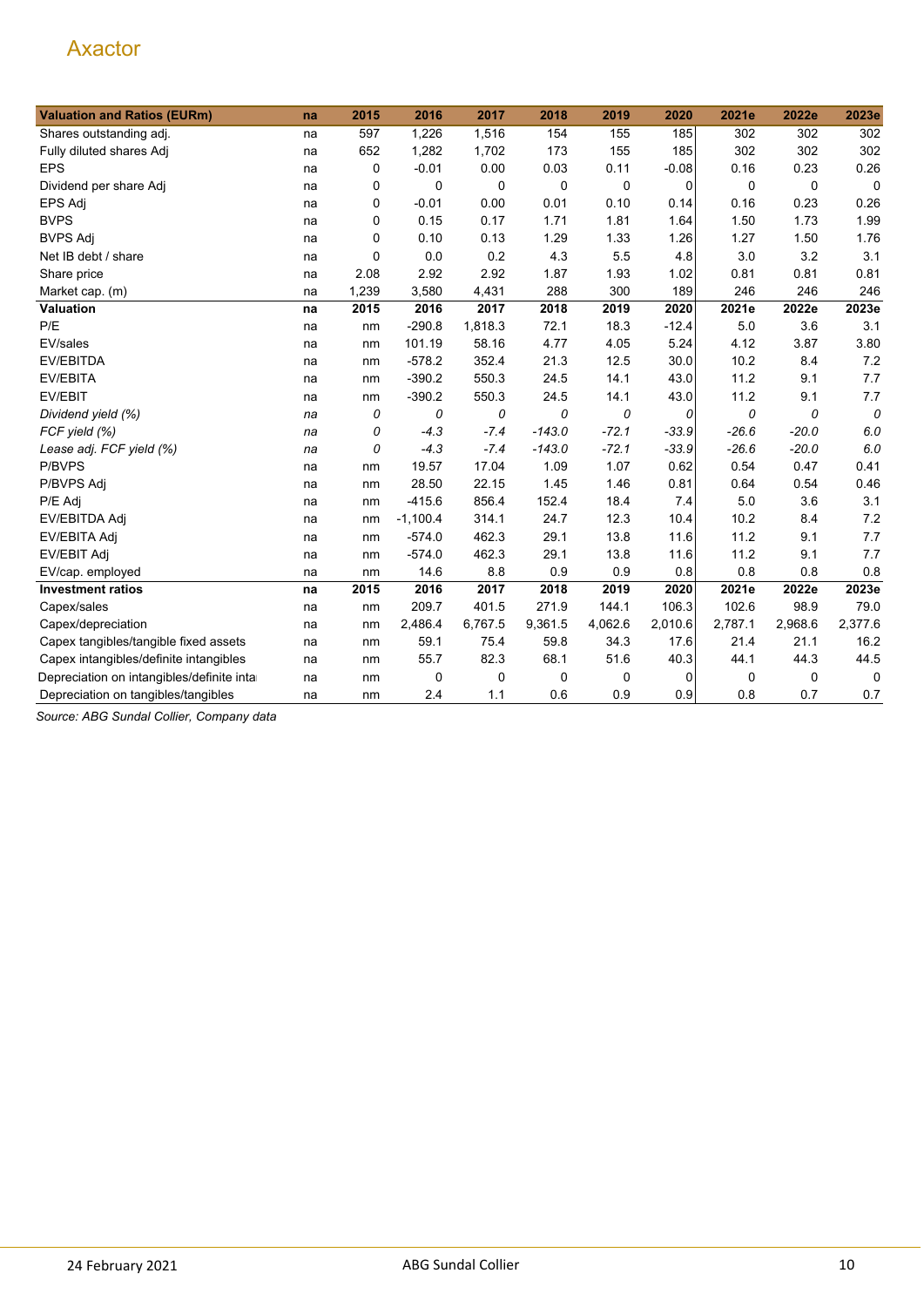# **Analyst certification**

I/We, Jan Erik Gjerland, Jonas Bru Lien, the author(s) of this report, certify that not withstanding the existence of any such potential conflicts of interests referred to below, the views expressed in this report accurately reflect my/our personal view about the companies and securities covered in this report.

#### **Analyst valuation methods**

ABG Sundal Collier analysts may publish valuation ranges for stocks covered under Company Sponsored Research. These valuation ranges rely on various valuation methods. One of the most frequently used methods is the valuation of a company by calculation of that company's discounted cash flow (DCF). Another valuation method is the analysis of a company's return on capital employed relative to its cost of capital. Finally, the analysts may analyse various valuation multiples (e.g. the P/E multiples and the EV/EBITDA multiples) relative to global industry peers. In special cases, particularly for property companies and investment companies, the ratio of price to net asset value is considered. Valuation ranges may be changed when earnings and cash flow forecasts are changed. They may also be changed when the underlying value of a company's assets changes (in the cases of investment companies, property companies or insurance companies) or when factors impacting the required rate of return change.

### **Important Company Specific Disclosure**

The following disclosures relate to the relationship between ABG Sundal Collier and its affiliates and the companies covered by ABG Sundal Collier referr report.

Unless disclosed in this section, ABG Sundal Collier has no required regulatory disclosures to make in relation to an ownership position for the analyst(s) analyst's household, ownership by ABG Sundal Collier, ownership in ABG Sundal Collier by the company(ies) to whom the report(s) refer(s) to, market ma managed public offerings, compensation for provision of certain services, directorship of the analyst, or a member of the analyst's household, or in relati obligations to the issuance of this research report.

ABG Sundal Collier has undertaken a contractual obligation to issue this report and receives predetermined compensation from the company covered in this

ABG Sundal Collier has managed or co-managed a public or Rule 144A offering for Axactor in the last 12 months.

Within the last 12 months, ABG Sundal Collier has received compensation for Corporate Finance services from Axactor .

ABG Sundal Collier acted as Joint Lead Manager to Axactor SE in the subsequent offering and as Joint Lead Manager and Bookrunner in relatio placement of new shares and the EUR 200m senior unsecured bond issue.

ABG Sundal Collier is not aware of any other actual, material conflicts of interest of the analyst or ABG Sundal Collier of which the analyst knows or has reason to know at the time of the publication of this report.

Production of report: 24/02/2021 16:21 CET.

All prices are as of market close on 23 February, 2021 unless otherwise noted.

# **Disclaimer**

This document has been prepared by ABG Sundal Collier which is the marketing name referring to all or any of ABG Sundal Collier ASA, ABG Sundal Collier AB or ABG Sundal Collier Partners LLP and any of their affiliated or associated companies and their directors, officers, representatives and employees.

This research product is commissioned and paid for by the company covered in this report. As such, this report is deemed to constitute an acceptable minor non-monetary benefit (i.e. not investment research) as defined in MiFID II.

This research product has not been prepared in accordance with legal requirements designed to promote the independence of investment research and is not subject to any prohibition on dealing ahead of the dissemination.

This report is provided solely for the information and use of professional investors, who are expected to make their own investment decisions without undue reliance on this report. The information contained herein does not apply to, and should not be relied upon by, retail clients. This report is for distribution only under such circumstances as may be permitted by applicable law. Research reports prepared by ABG Sundal Collier are for information purposes only. ABG Sundal Collier accepts no liability whatsoever for any losses arising from any use of this report or its contents. This report is not to be used or considered as an offer to sell, or a solicitation of an offer to buy. The information herein has been obtained from, and any opinions herein are based upon, sources believed reliable, but ABG Sundal Collier makes no representation as to its accuracy or completeness and it should not be relied upon as such. All opinions and estimates herein reflect the judgment of ABG Sundal Collier on the date of this report and are subject to change without notice. Past performance is not indicative of future results.

This research report does not, and does not attempt to contain everything material that there is to be said about Axactor.

The compensation of our research analysts is determined exclusively by research management and senior management, but not including investment banking management. Compensation is not based on specific investment banking revenues, however, it is determined from the profitability of the ABG Sundal Collier Group, which includes earnings from investment banking operations and other business. Investors should assume that ABG Sundal Collier is seeking or will seek investment banking or other business relationships with the companies in this report. The research analyst(s) responsible for the preparation of this report may interact with trading desk and sales personnel and other departments for the purpose of gathering, synthesizing and interpreting market information. From time to time, ABG Sundal Collier and its affiliates and any shareholders, directors, officers or employees thereof may (I) have a position in, or otherwise be interested in, any securities directly or indirectly connected to the subject of this report, or (II) perform investment banking or other services for, or solicit investment banking or other services from, a company mentioned in this report. ABG Sundal Collier relies on information barriers to control the flow of information contained in one or more areas of ABG Sundal Collier, into other areas, units, groups or affiliates of ABG Sundal Collier.

Norway: ABG Sundal Collier ASA is regulated by the Financial Supervisory Authority of Norway (Finanstilsynet); Sweden: ABG Sundal Collier AB is regulated by the Swedish Financial Supervisory Authority (Finansinspektionen); UK: This report is a communication made, or approved for communication in the UK, by ABG Sundal Collier Partners LLP, authorised and regulated by the Financial Conduct Authority in the conduct of its business. US: This report is being distributed in the United States in accordance with FINRA Rule 1050(f)(3)(B) by ABG Sundal Collier Inc., a FINRA member which accepts responsibility for its content. Research analysts are not registered/qualified as research analysts with FINRA or the NYSE, and are not associated persons of ABG Sundal Collier Inc. and therefore not subject to FINRA Rule 2241, the research analyst conflict